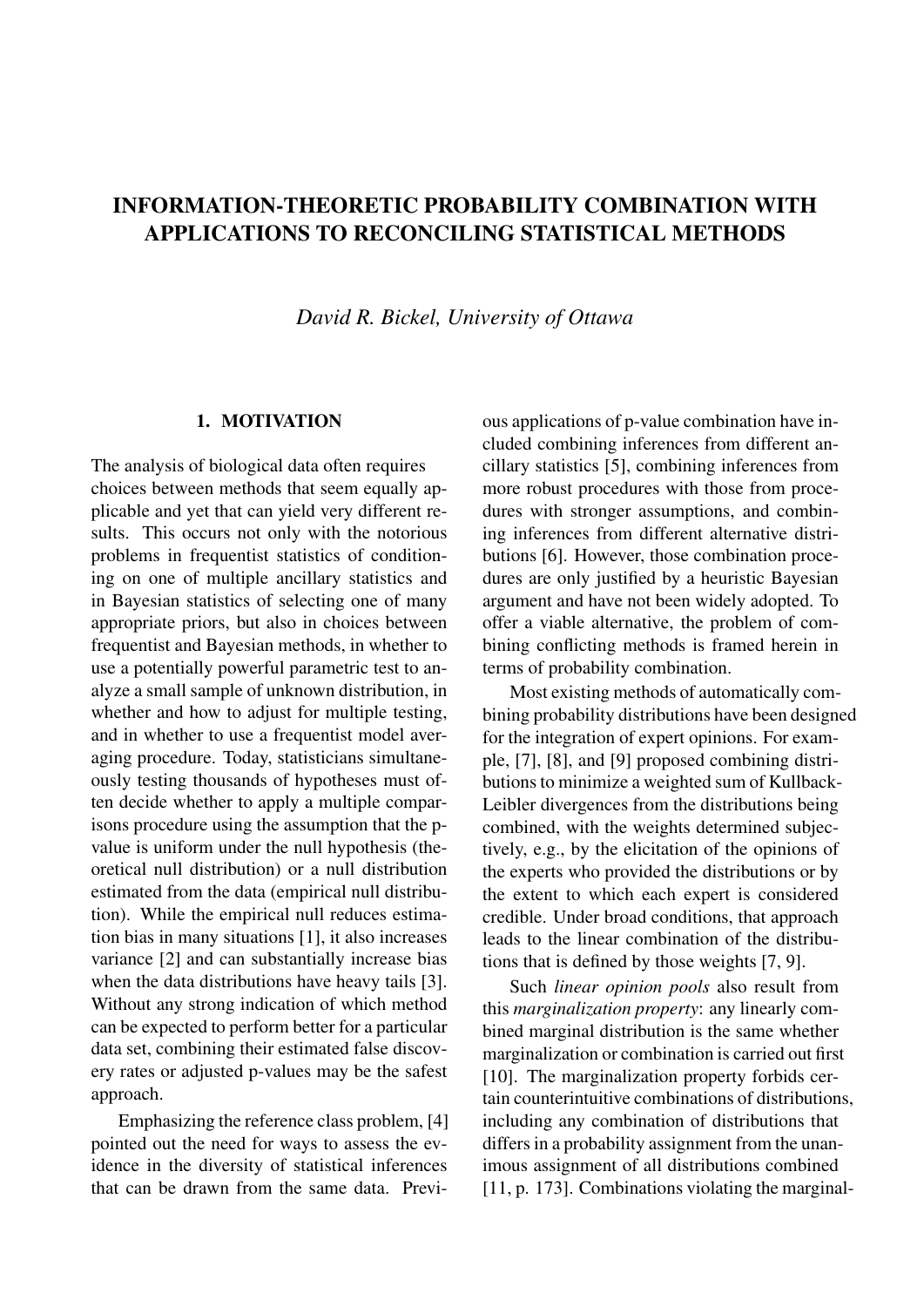ization property can be expected to perform poorly as estimators regardless of their appeal as distributions of belief. On the other hand, invariance to reversing the order of Bayesian updating and distribution combination instead requires a *logarithmic opinion pool*, which uses a geometric mean in place the arithmetic mean of the linear opinion pool; see, e.g., [12, §4.11.1] or [13]. While that property is preferable to the marginalization property from the point of view of a Bayesian to maximize the gain of Chooser albeit withagent making decisions on the basis of independent reports of other Bayesian agents, it is less suitable for combining distributions that are highly dependent or that are distribution estimates rather than actual distributions of belief.

#### 2. GAME-THEORETIC FRAMEWORK

Like the opinion pools of Section 1, the strategy introduced in [14] is intended for combining distributions based on the same data or information as opposed to combining distributions based on independent data sets. However, to relax the requirement that the distributions be provided by experts, the weights are optimized rather than specified. While the new strategy leads to a linear combination of distributions, the combination hedges by including only the most extreme distributions rather than all of the distributions. In addition, the game leading to the hedging takes into account any known constraints on the true distribution. (This game is distinct from those of [15, 16], which apply [17] to blending frequentist and Bayesian statistical methods.)

The game that generates the hedging strategy is played between three players: the mechanism that generates the true distribution ("Nature"), a statistician who never combines distributions ("Chooser"), and a statistician who is willing to combine distributions ("Combiner"). Nature must select a distribution that complies with constraints known to the statisticians, who want to choose distributions as close as possible to the distribution chosen by Nature. Other things being equal, each statistician would also like to select a distribution that is as much better than that of the other statistician as possible. Thus, each statistician seeks primarily to

come close to the truth and secondarily to improve upon the distribution selected by the other statistician. Combiner has the advantage over Chooser that the former may select any distribution, whereas the latter must select one from a given set of the distributions that estimate the true distribution or that encode expert opinion. On the other hand, Combiner is disadvantaged in that the game rules specify that Nature seeks out concern for the gain of Combiner. Since Nature favors Chooser without opposing Combiner, the optimal strategy of Combiner is one of hedging but is less cautious than the minimax strategies that are often optimal for typical two-player zero-sum games against Nature. The distribution chosen according to the strategy of Combiner will be considered the combination of the distributions available to Chooser. The combination distribution is a function not only of the combining distributions but also of the constraints on the true distribution.

[14] encodes the game and strategy described above in terms of Kullback-Leibler loss and presents its optimal solution as a general method of combining distributions. The special case of combining discrete distributions is summarized in the next section. A framework for using the proposed combination method to resolve method conflicts in point and interval estimation, hypothesis testing, and other aspects of statistical data analysis appear in [14] with an application to the combination of three false discovery rate methods for the analysis of microarray data.

## 3. SPECIAL CASE: COMBINING DISCRETE DISTRIBUTIONS

Let  $P$  denote the set of probability distributions on  $(\Xi, 2^{\Xi})$ , where  $\Xi$  is a finite set. It is written as  $\vec{\Xi} = \{0, 1, ..., |\Xi| - 1\}$  without loss of generality. Then the information divergence of  $P \in \mathcal{P}$ with respect to  $Q \in \mathcal{P}$  reduces to

$$
D(P||Q) = \sum_{i \in \Xi} P(\lbrace i \rbrace) \log \frac{P(\lbrace i \rbrace)}{Q(\lbrace i \rbrace)}.
$$

For any  $P \in \mathcal{P}$  and the random variable  $\xi$  of distribution P, the  $|\Xi|$ -tuple

$$
T(P) = (P(\xi = 0), P(\xi = 1), \dots, P(\xi = |\Xi| - 1))
$$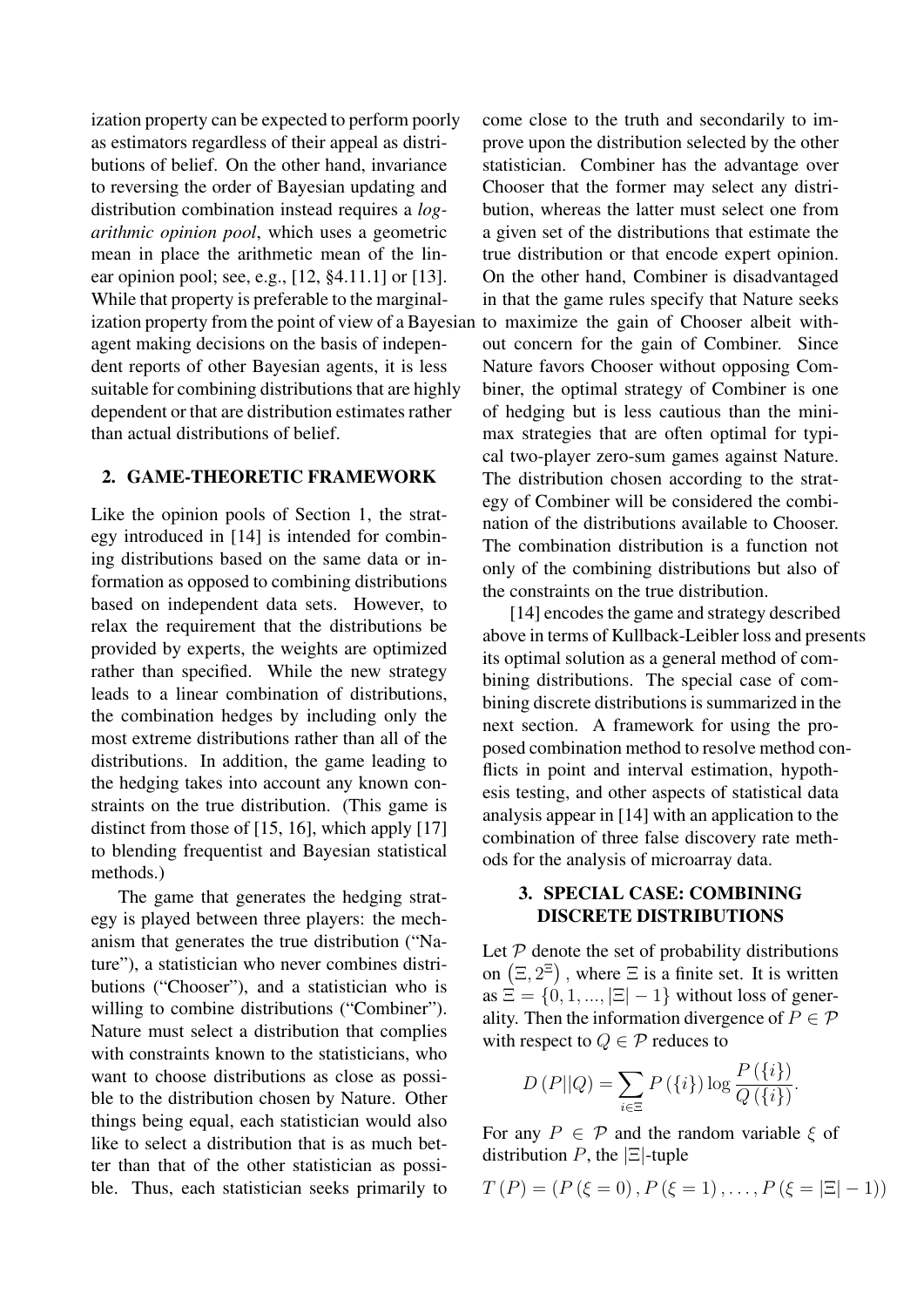will be called the *tuple representing* P.

Consider  $\mathcal{P}^* = \{P_{\phi} : \phi \in \Phi\}$ , a nonempty subset of P. Every  $\phi \in \Phi$  corresponds to a different random variable and thus to a different  $|\Xi|$ -tuple.

**Lemma.** Let  $\mathcal{P}^*$  denote a nonempty, finite subset of  $P$ *, and let*  $ext{P*}$  *denote the set of distributions that are represented by the extreme points of the convex hull of the set of tuples representing the members of*  $\mathcal{P}^*$ *. If there are a*  $Q \in$  $P$  and a  $C > 0$  such that  $D(P^*||Q) = C$  for all  $P^* \in \text{ext } P^*$ , then Q is the centroid of  $P^*$ .

*Proof.* As an immediate consequence of what [18] labels "Theorem (Csiszár)" and "Theorem 1,"

$$
\min_{P'' \in \mathcal{P}} \max_{P' \in \mathcal{P}^*} D\left(P' || P''\right) = C.
$$

By definition, the centroid is the solution of that *minimax redundancy* problem.  $\Box$ 

The **Theorem** in [14] that connects the lemma to the following corollary is based on the *redundancy-*[4] Ole E. Barndorff-Nielsen, "Diversity of *capacity theorem*, the celebrated relationship between capacity and minimax redundancy. The redundancy-capacity theorem was presented by R. G. Gallager in 1974 [19, Editor's Note] and published as [20] and [21]; cf. [22]. [23, Theorem 13.1.1], [24, §5.2.1], and [25, Problem 8.1] provide useful introductions. The extension from discrete distributions to general probability measures  $(26)$ ;  $[27]$ ) is exploited in  $[14]$ .

The combination of a set of probabilities of the same hypothesis or event is simply the linear combination or mixture of the highest and lowest of the plausible probabilities in the set such that the mixing proportion is optimal:

Corollary. *Let* P <sup>+</sup> *denote the combination of the distributions in*  $\ddot{P} \subseteq P$  *with truth constrained*  $by \dot{P} \subseteq P$ *. Suppose c distributions on*  $(\{0,1\} , 2^{\{0,1\}})$ are to be combined  $\left( \ddot{{\cal P}} = \left\{ \ddot{{\cal P}}_1,...,\ddot{{\cal P}}_c \right\} \right)$  , and let  $\dot{\mathfrak{P}}_0 = \left\{ \dot{P}\left(\{0\}\right): \dot{P}\in\dot{{\cal P}} \right\}$  and  $\underline{\ddot{P}}, \overline{\ddot{P}}\in{\cal P}$  such  $that \; \underline{\ddot{P}}(\{0\}) \; = \; \min \ddot{P}_i(\{0\}) \; \text{ and } \; \overline{\ddot{P}}(\{0\}) \; = \;$  $\max \overline{\ddot{P}_i\left(\{0\}\right)}$  . If there is at least one  $i\in\{1,...,c\}$ for which  $\ddot{P_i}$   $(\{0\}) \in \ddot{\mathfrak{P}}_0$  holds, then  $P^+ = w^+ \ddot{P} + \cdots$  $(1-w^+)$   $\overline{P}$ *, where*  $w^+$  = arg sup  $w \in [0,1]$  $\left(w\Delta\left(\frac{\ddot{P}}{P}||w\right) + (1-w)\Delta\left(\frac{\dddot{P}}{P}||w\right)\right);$ 

$$
\Delta\left(\bullet||w\right) = D\left(\bullet||w\underline{\ddot{P}} + (1-w)\overline{\ddot{P}}\right).
$$

## 4. ACKNOWLEDGMENTS

Most of this extended abstract is derived from [14] with permission from Elsevier.

#### 5. REFERENCES

- [1] Bradley Efron, "Size, power and false discovery rates," *Annals of Statistics*, vol. 35, pp. 1351–1377, 2007.
- [2] B. Efron, *Large-Scale Inference: Empirical Bayes Methods for Estimation, Testing, and Prediction*, Cambridge University Press, Cambridge, 2010.
- [3] D. R. Bickel, "Estimating the null distribution to adjust observed confidence levels for genome-scale screening," *Biometrics*, vol. 67, pp. 363–370, 2011.
- evidence and Birnbaum's theorem," *Scandinavian Journal of Statistics*, vol. 22, pp. 513–515, 1995.
- [5] IJ Good, "A Bayesian interpretation of ancillarity," *Journal of Statistical Computation and Simulation*, vol. 19, no. 4, pp. 302–308, 1984.
- [6] I. J. Good, "Significance tests in parallel and in series," *Journal of the American Statistical Association*, vol. 53, pp. 799–813, 1958.
- [7] M Toda, "Information-receiving behavior of man," *Psychological Review*, vol. 63, pp. 204–212, 1956.
- [8] A. E. Abbas, "A Kullback-Leibler View of Linear and Log-Linear Pools," *Decision Analysis*, vol. 6, pp. 25–37, 2009.
- [9] Jan Kracík, "Combining marginal probability distributions via minimization of weighted sum of Kullback-Leibler divergences," *International Journal of Approximate Reasoning*, vol. 52, pp. 659–671, 2011.